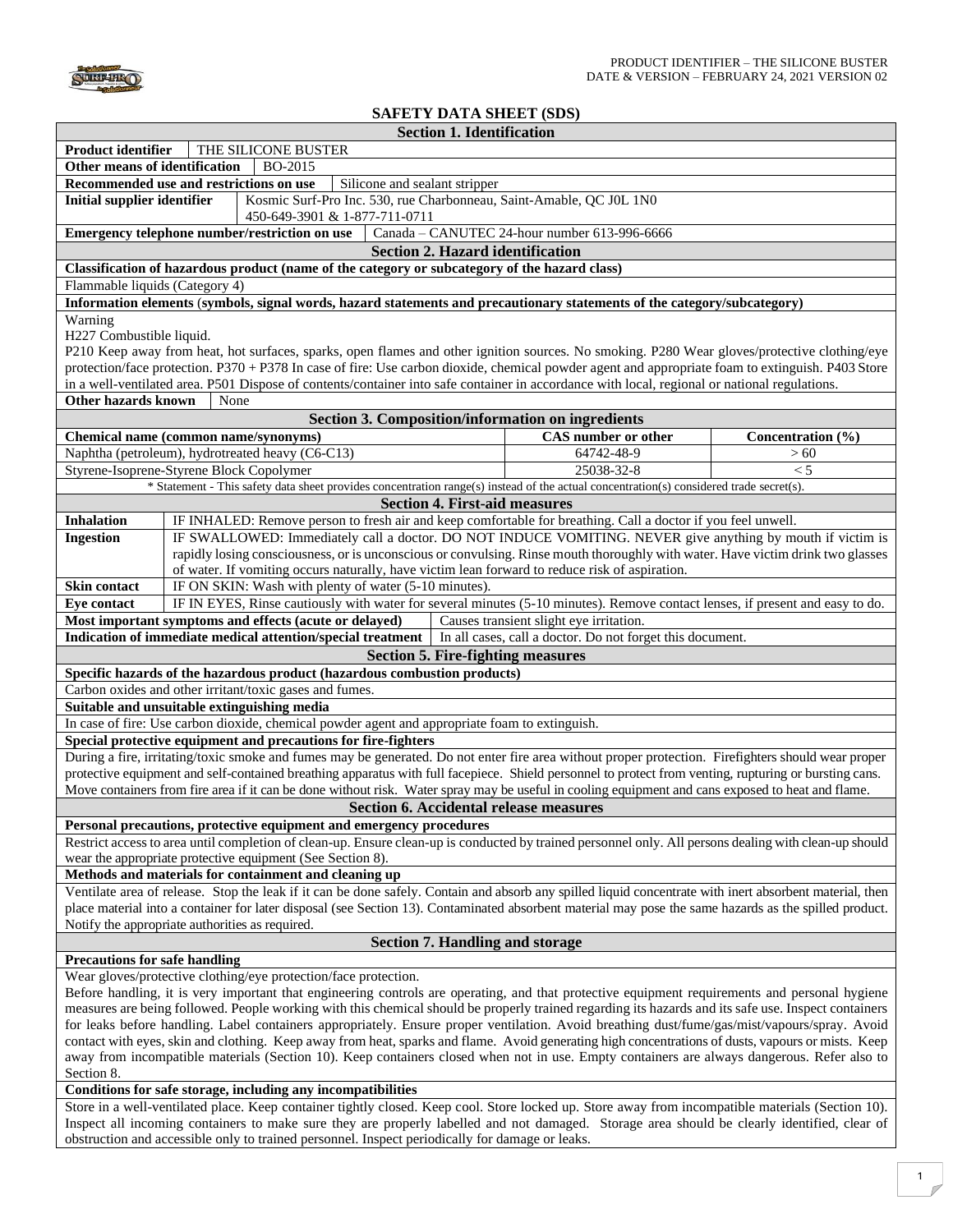

| <b>Section 8. Exposure controls/Personal protection</b>                                                                                                                                                                                      |                                                          |  |  |  |  |
|----------------------------------------------------------------------------------------------------------------------------------------------------------------------------------------------------------------------------------------------|----------------------------------------------------------|--|--|--|--|
| Control parameters (biological limit values or exposure limit values and source of those values)                                                                                                                                             |                                                          |  |  |  |  |
| Exposure limits: ACGIH - TLV-TWA & PEL-TWA none.                                                                                                                                                                                             |                                                          |  |  |  |  |
| Appropriate engineering controls<br>Use under well-ventilated conditions. Local exhaust ventilation system is recommended to maintain concentrations of contaminants below exposure                                                          |                                                          |  |  |  |  |
|                                                                                                                                                                                                                                              |                                                          |  |  |  |  |
| limits. Make emergency eyewash stations, safety/quick-drench showers, and washing facilities available in work area.<br>Individual protection measures/personal protective equipment                                                         |                                                          |  |  |  |  |
| Respiratory protection is required if the concentrations are higher than the exposure limits. Use a NIOSH approved respirators if the exposure limits                                                                                        |                                                          |  |  |  |  |
| are unknown. Chemically protective gloves (impervious), and other protective clothing to prevent prolonged or repeated skin contact, must be worn                                                                                            |                                                          |  |  |  |  |
| during all handling operations. Wear protective chemical splash goggles to prevent mists from entering the eyes. Wash hands/nails/face thoroughly                                                                                            |                                                          |  |  |  |  |
| after handling. Do not eat, drink or smoke when using this product. Practice good personal hygiene after using this material. Remove and wash                                                                                                |                                                          |  |  |  |  |
| contaminated work clothing before re-use.                                                                                                                                                                                                    |                                                          |  |  |  |  |
| <b>Section 9. Physical and chemical properties</b>                                                                                                                                                                                           |                                                          |  |  |  |  |
| Appearance, physical state/colour<br>Paste                                                                                                                                                                                                   | Not available<br>Vapour pressure                         |  |  |  |  |
| Odour<br>Fresh                                                                                                                                                                                                                               | <b>Vapour density</b><br>Not available                   |  |  |  |  |
| <b>Odour threshold</b><br>Not available                                                                                                                                                                                                      | <b>Relative density</b><br>Not available                 |  |  |  |  |
| Not available<br>pH                                                                                                                                                                                                                          | <b>Solubility</b><br>Not available                       |  |  |  |  |
| Melting/freezing point<br>Not available                                                                                                                                                                                                      | Partition coefficient - n-octanol/water<br>Not available |  |  |  |  |
| Initial boiling point/range<br>Not available                                                                                                                                                                                                 | <b>Auto-ignition temperature</b><br>Not available        |  |  |  |  |
| $61-66$ °C<br><b>Flash point</b>                                                                                                                                                                                                             | <b>Decomposition temperature</b><br>Not available        |  |  |  |  |
| <b>Evaporation rate</b><br>Not available                                                                                                                                                                                                     | <b>Viscosity</b><br>160 cPs @ 40°C                       |  |  |  |  |
| <b>Flammability (solids and gases)</b>                                                                                                                                                                                                       | <b>VOC</b><br>Not available                              |  |  |  |  |
| Not available                                                                                                                                                                                                                                |                                                          |  |  |  |  |
| Upper and lower flammability/explosive limits<br>Not available                                                                                                                                                                               | Other<br>None known                                      |  |  |  |  |
| Section 10. Stability and reactivity                                                                                                                                                                                                         |                                                          |  |  |  |  |
| Reactivity                                                                                                                                                                                                                                   |                                                          |  |  |  |  |
| Does not react under the recommended storage and handling conditions prescribed.                                                                                                                                                             |                                                          |  |  |  |  |
| <b>Chemical stability</b>                                                                                                                                                                                                                    |                                                          |  |  |  |  |
| Stable under the recommended storage and handling conditions prescribed.                                                                                                                                                                     |                                                          |  |  |  |  |
| <b>Possibility of hazardous reactions</b>                                                                                                                                                                                                    |                                                          |  |  |  |  |
| None                                                                                                                                                                                                                                         |                                                          |  |  |  |  |
| Conditions to avoid (static discharge, shock or vibration)                                                                                                                                                                                   |                                                          |  |  |  |  |
| Keep away from heat, hot surfaces, sparks, open flames and other ignition sources. No smoking.                                                                                                                                               |                                                          |  |  |  |  |
| <b>Incompatible materials</b>                                                                                                                                                                                                                |                                                          |  |  |  |  |
| Oxidizing materials; etc.                                                                                                                                                                                                                    |                                                          |  |  |  |  |
| <b>Hazardous decomposition products</b>                                                                                                                                                                                                      |                                                          |  |  |  |  |
| None known                                                                                                                                                                                                                                   |                                                          |  |  |  |  |
| <b>Section 11. Toxicological information</b>                                                                                                                                                                                                 |                                                          |  |  |  |  |
| Information on the likely routes of exposure (inhalation, ingestion, skin and eye contact)                                                                                                                                                   |                                                          |  |  |  |  |
| Causes transient slight eye irritation.                                                                                                                                                                                                      |                                                          |  |  |  |  |
| Symptoms related to the physical, chemical and toxicological characteristics                                                                                                                                                                 |                                                          |  |  |  |  |
| Skin irritation, redness, stinging, pain; Eye irritation, redness, tearing.                                                                                                                                                                  |                                                          |  |  |  |  |
|                                                                                                                                                                                                                                              |                                                          |  |  |  |  |
| Delayed and immediate effects (chronic effects from short-term and long-term exposure)<br>Skin Sensitization - No data available; Respiratory Sensitization - No data available; Germ Cell Mutagenicity - No data available; Carcinogenicity |                                                          |  |  |  |  |
| - No ingredient listed by IARC, ACGIH, NTP or OSHA Reproductive Toxicity - No data available; Specific Target Organ Toxicity - Single                                                                                                        |                                                          |  |  |  |  |
| Exposure – No data available; Specific Target Organ Toxicity — Repeated Exposure – No data available; Aspiration Hazard – No data available;                                                                                                 |                                                          |  |  |  |  |
| Health Hazards Not Otherwise Classified – No data available.                                                                                                                                                                                 |                                                          |  |  |  |  |
|                                                                                                                                                                                                                                              |                                                          |  |  |  |  |
| Numerical measures of toxicity (ATE; $LD_{50}$ & $LC_{50}$ )                                                                                                                                                                                 |                                                          |  |  |  |  |
| No data available.                                                                                                                                                                                                                           |                                                          |  |  |  |  |
| ATE not available in this document.                                                                                                                                                                                                          |                                                          |  |  |  |  |
| <b>Section 12. Ecological information</b>                                                                                                                                                                                                    |                                                          |  |  |  |  |
| Ecotoxicity (aquatic and terrestrial information)                                                                                                                                                                                            |                                                          |  |  |  |  |
| No data available.                                                                                                                                                                                                                           |                                                          |  |  |  |  |
| <b>Persistence and degradability</b><br>No data available                                                                                                                                                                                    |                                                          |  |  |  |  |
| <b>Bioaccumulative potential</b><br>No bioaccumulation is to be expected.                                                                                                                                                                    |                                                          |  |  |  |  |
| <b>Mobility</b> in soil<br>No data available                                                                                                                                                                                                 |                                                          |  |  |  |  |
| Other adverse effects<br>No data available                                                                                                                                                                                                   |                                                          |  |  |  |  |
| <b>Section 13. Disposal considerations</b>                                                                                                                                                                                                   |                                                          |  |  |  |  |
| Information on safe handling for disposal/methods of disposal/contaminated packaging                                                                                                                                                         |                                                          |  |  |  |  |
| Dispose of contents/container into safe container in accordance with local, regional or national regulations.                                                                                                                                |                                                          |  |  |  |  |
|                                                                                                                                                                                                                                              |                                                          |  |  |  |  |